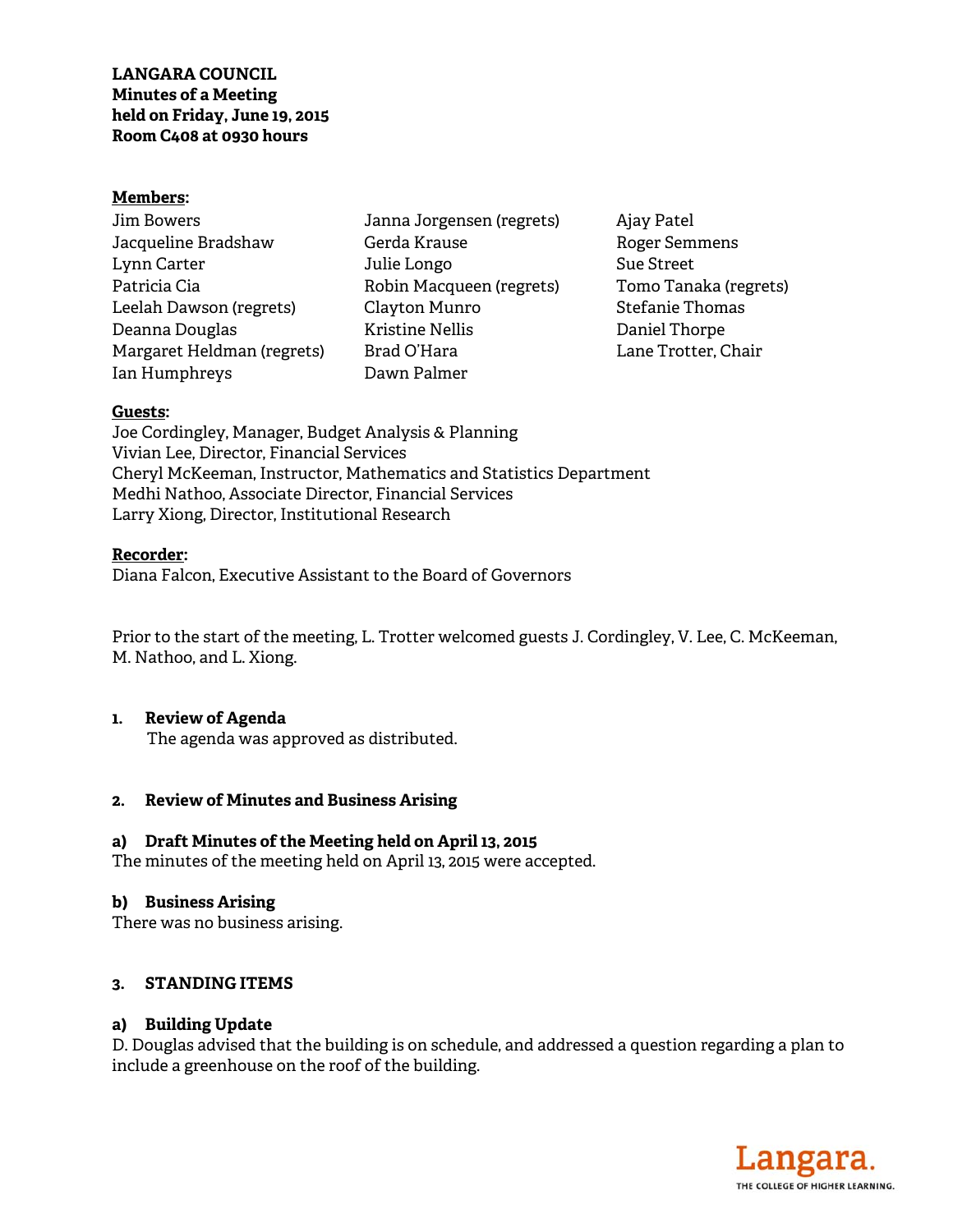# **b) IT Update**

I. Humphreys provided the following IT update:

- Attempting to recruit a Senior Database Architect.
- Structural and organizational changes in computer support.
- Search process for new CIO has ended and an announcement will hopefully be made by the end of the week.
- Due to growth of computer labs, general purpose classrooms C122 and C123 are being converted to dual-purpose classrooms with furniture that will hide computer monitors.
- Compass U-pass was successfully rolled out. Congratulations went to Communications and Marketing for getting the message to students.
- Deployment of Citrix continues; issues have been resolved and system is now stable.
- Successfully testing the implementation of mathematics and statistics software.
- First workshop for Leapfrog program took place to look at capability mapping and business review for institution.
- Moving forward with Essentials Systems Stabilization project which will help the College to recover from a disastrous event.

In response to a question, I. Humphreys advised that the Windows 7 implementation project is in process with migration hopefully starting in the fall and completion in late spring 2016.

## **4. CURRICULUM ITEMS**

- **a) Education Council Meeting held on March 24, 2015**
- **b) Education Council Meeting held on April 21, 2015**
- **c) Education Council Meeting held on May 19, 2015**

G. Krause highlighted the summary reports of the Education Council meetings held on March 24, April 21, and May 19, 2015, attached to the agenda for information. She advised that March 24<sup>th</sup> was the deadline meeting to get any changes into the calendar for the fall. She highlighted new courses and new Policy F1003 – Course Outline that replaces an old VCC policy. The Academic Governance Council met at Langara College on April 24, 2015.

# **5. FOR ACTION**

D. Palmer advised that Policy Development is now under the Human Resources portfolio and that Joanne Rajotte will take on the policy development responsibilities in addition to her regular duties.

# **a) Policy C3002 – Business, Travel and Hospitality Expenses**

D. Palmer highlighted Policy C3002 – Business, Travel and Hospitality Expenses attached to the agenda. In response to a concern related to item 3.11, the intent is to address employees who go out for lunch with other employees and then submit an expense claim. Where possible, these types of meetings should be held at the College during regular business hours.

It was moved by D. Douglas, seconded by A. Patel

 **THAT, Policy C3002 – Business, Travel and Hospitality Expenses be approved.** 

**Carried Unanimously.**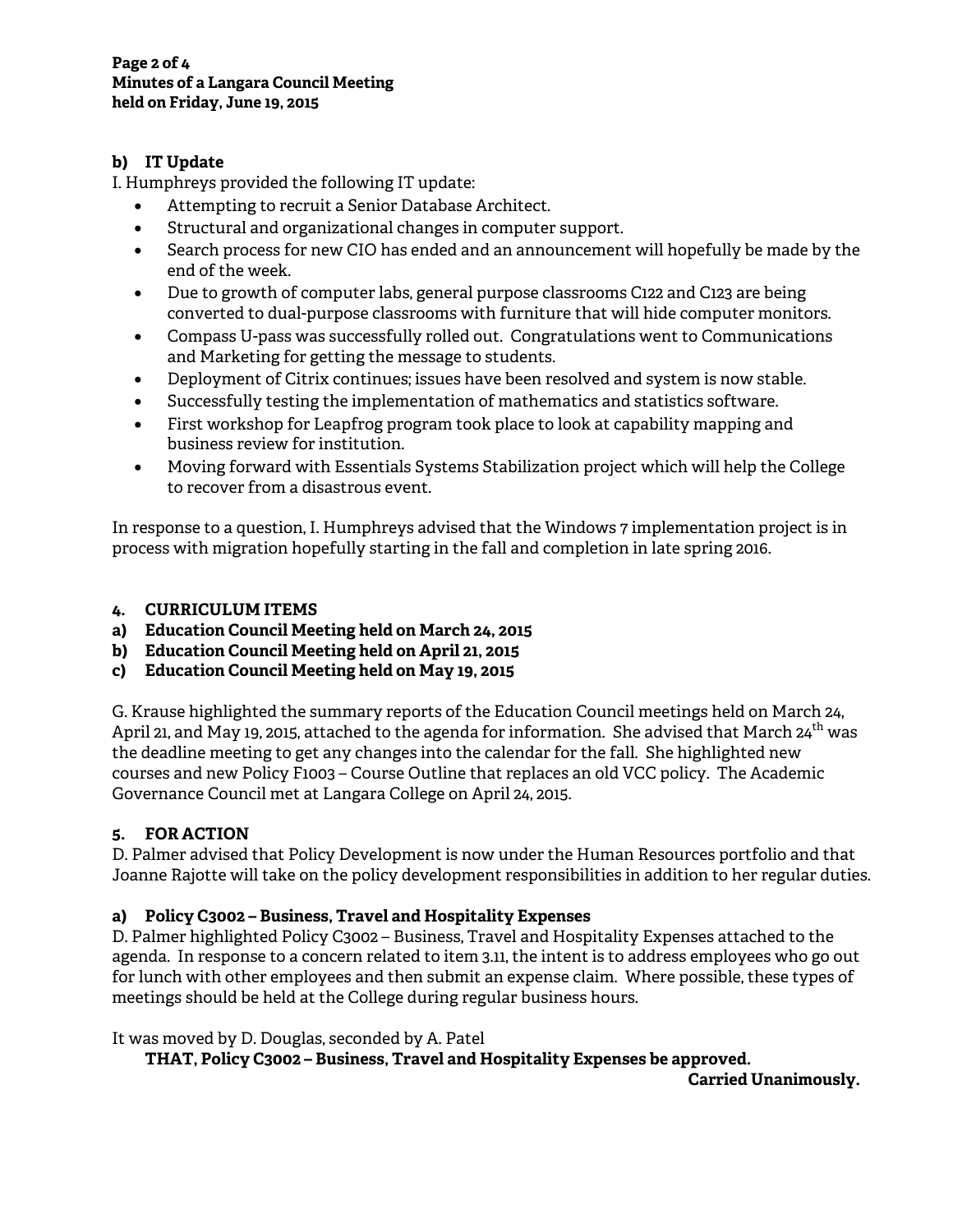## **b) Tuition Fee Rates – Post-Degree Diploma/Certificate**

D. Douglas highlighted her memo attached to the agenda for information and advised that, going forward, tuition and material fee rates for post-degree certificate and diploma programs, as identified in Bylaw 204 – Fees and Charges for Instruction, must be formally approved by Langara Council.

## **6. FOR DISCUSSION**

# **a) Capital Acquisition and Depreciation/Amortization**

D. Douglas distributed documents at the table and provided a summary of capital acquisition and depreciation/amortization.

D. Douglas made the following points:

- Amortization projections are based on prior and planned capital acquisitions.
- Capital acquisition budget is approximately \$6.5M.
- Most capital acquisitions from the \$6.5M are amortized over 5-10 years.
- When \$6.5M is consistently spent annually, by 2020/21 that amount must be budgeted to cover the amortization cost (an increase of \$3.2M).
- Budgeting \$3.3M and spending \$6.5M cannot continue beyond 2015/16.

## **b) Summer Semester Report**

D. Douglas highlighted the documents distributed at the table noting that the summer semester report takes into account the Langara Council discussion that was held at the time the budget was tabled.

The FTE report provides year over year summer FTE production in regular studies. Due to continuous intake, the analysis of non-credit programs will not be complete until the end of August. The Adult Basic Education tuition fee appears to have had no impact on enrolment for the summer semester. This will continue to be monitored for the fall and spring.

D. Douglas highlighted the documents that provided financial information against budget and advised that in future years a comparison between current and previous years would be helpful so that it can be determined what is "normal" for the point in time. She highlighted the Operating Fund, not including PDD/C's or continuing studies, advising that lack of clarity around section costs means that net gain cannot be determined so resources cannot be realigned. Revenue targets for summer PDD/C's have not been achieved and reduction in expenditure is unknown. It is too soon to make comments on continuing studies; however, the point in time comparison may be useful for next year.

### **c) 2016/17 Budget Forecast & Timelines**

D. Douglas highlighted the documents distributed at the table relative to the 2016/17 budget noting the following:

- Estimates made for the projection of approximately \$2.5M shortfall in the Board Budget are being reviewed.
- Section issues need to be resolved prior to finalizing a more detailed number, however there will be an increase for benefits cost and operations in the new building which might increase the shortfall to \$2.8M.
- If the continuing studies Broadway location does not relocate to the main campus once the new building is completed, the shortfall will be even greater.